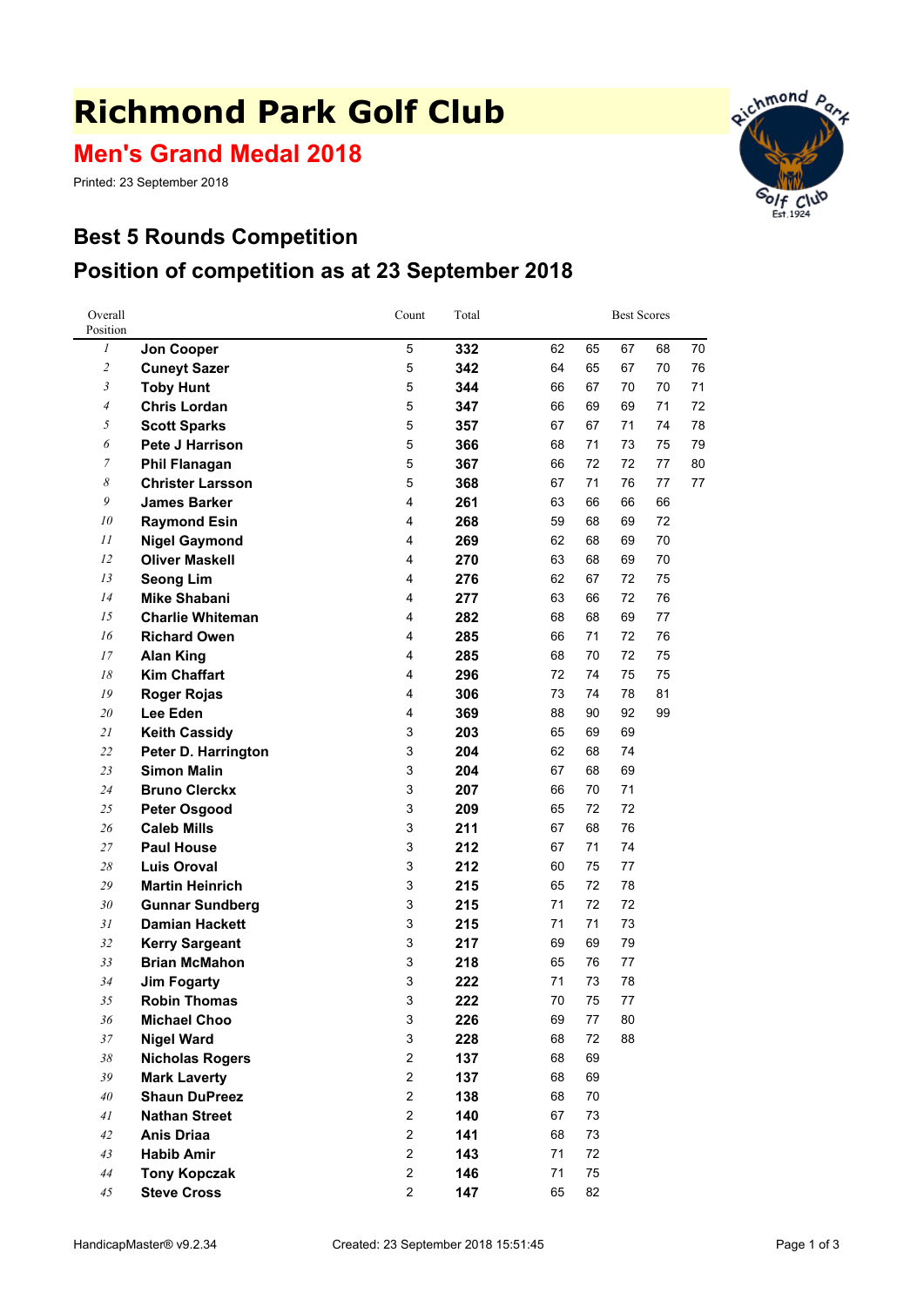| Overall<br>Position |                         | Count          | Total |    | <b>Best Scores</b> |  |
|---------------------|-------------------------|----------------|-------|----|--------------------|--|
| 46                  | <b>Jeremy Thompson</b>  | $\overline{2}$ | 148   | 74 | 74                 |  |
| 47                  | <b>Jim Deissler</b>     | $\overline{2}$ | 150   | 69 | 81                 |  |
| 48                  | <b>Paul Brown</b>       | $\overline{2}$ | 150   | 74 | 76                 |  |
| 49                  | <b>James Anslow</b>     | $\overline{2}$ | 153   | 75 | 78                 |  |
| 50                  | <b>Adrian Wells</b>     | $\overline{2}$ | 154   | 71 | 83                 |  |
| 51                  | Paul C.C. Grand         | $\overline{2}$ | 155   | 73 | 82                 |  |
| 52                  | John Ahad               | $\overline{2}$ | 155   | 74 | 81                 |  |
| 53                  | <b>Rick Smith</b>       | $\overline{2}$ | 157   | 77 | 80                 |  |
| 54                  | <b>Barry Page</b>       | $\overline{2}$ | 158   | 75 | 83                 |  |
| 55                  | Peter Jagger            | $\overline{2}$ | 159   | 78 | 81                 |  |
| 56                  | <b>Julian James</b>     | $\overline{2}$ | 160   | 73 | 87                 |  |
| 57                  | <b>James Shine</b>      | $\mathbf{1}$   | 59    | 59 |                    |  |
| 58                  | <b>Peter Needham</b>    | 1              | 63    | 63 |                    |  |
| 59                  | <b>Danny Deprez</b>     | 1              | 65    | 65 |                    |  |
| 60                  | <b>Paul Hackett</b>     | $\mathbf{1}$   | 66    | 66 |                    |  |
| 61                  | Jeremy Ryan             | $\mathbf{1}$   | 68    | 68 |                    |  |
| 62                  | <b>Mike Murray</b>      | $\mathbf{1}$   | 69    | 69 |                    |  |
| 63                  | <b>Stephen Mason</b>    | $\mathbf{1}$   | 70    | 70 |                    |  |
| 64                  | <b>Michele Prencipe</b> | $\mathbf{1}$   | 70    | 70 |                    |  |
| 65                  | <b>Tamas Ladacs</b>     | $\mathbf{1}$   | 71    | 71 |                    |  |
| 66                  | <b>Liam Bridger</b>     | 1              | 71    | 71 |                    |  |
| 67                  | Lee Marshall            | 1              | 72    | 72 |                    |  |
| 68                  | <b>George Taylor</b>    | $\mathbf{1}$   | 72    | 72 |                    |  |
| 69                  | <b>Joel Chang</b>       | $\mathbf{1}$   | 72    | 72 |                    |  |
| 70                  | <b>Paul Graham Cook</b> | 1              | 73    | 73 |                    |  |
| 71                  | <b>Paul Neuhardt</b>    | 1              | 73    | 73 |                    |  |
| 72                  | Davide Oddono           | 1              | 73    | 73 |                    |  |
| 73                  | <b>Aidan Hurley</b>     | 1              | 74    | 74 |                    |  |
| 74                  | <b>Jonathan Scriven</b> | 1              | 74    | 74 |                    |  |
| 75                  | <b>Tony Bergqvist</b>   | 1              | 74    | 74 |                    |  |
| 76                  | <b>Eric Lit</b>         | 1              | 75    | 75 |                    |  |
| 77                  | Alexander Krasnenkov    | 1              | 76    | 76 |                    |  |
| 78                  | <b>Eelco Snijders</b>   | 1              | 77    | 77 |                    |  |
| 79                  | <b>Greg Saunders</b>    | 1              | 78    | 78 |                    |  |
| 80                  | <b>Martin Smith</b>     | 1              | 79    | 79 |                    |  |
| 81                  | Dave Fauré              | $\mathbf{1}$   | 93    | 93 |                    |  |

#### Men's Grand Medal 2018

### **Notes:**

The best 5 rounds by each player count towards their total.

COUNT identifies the number of scores counting for each player.

Where players have the same total, players are ordered by best last 9 holes (summed using the players' best scores). If there is still <sup>a</sup> tie, the best last 6 holes are matched (then last 3 holes and finally best last hole, as required).